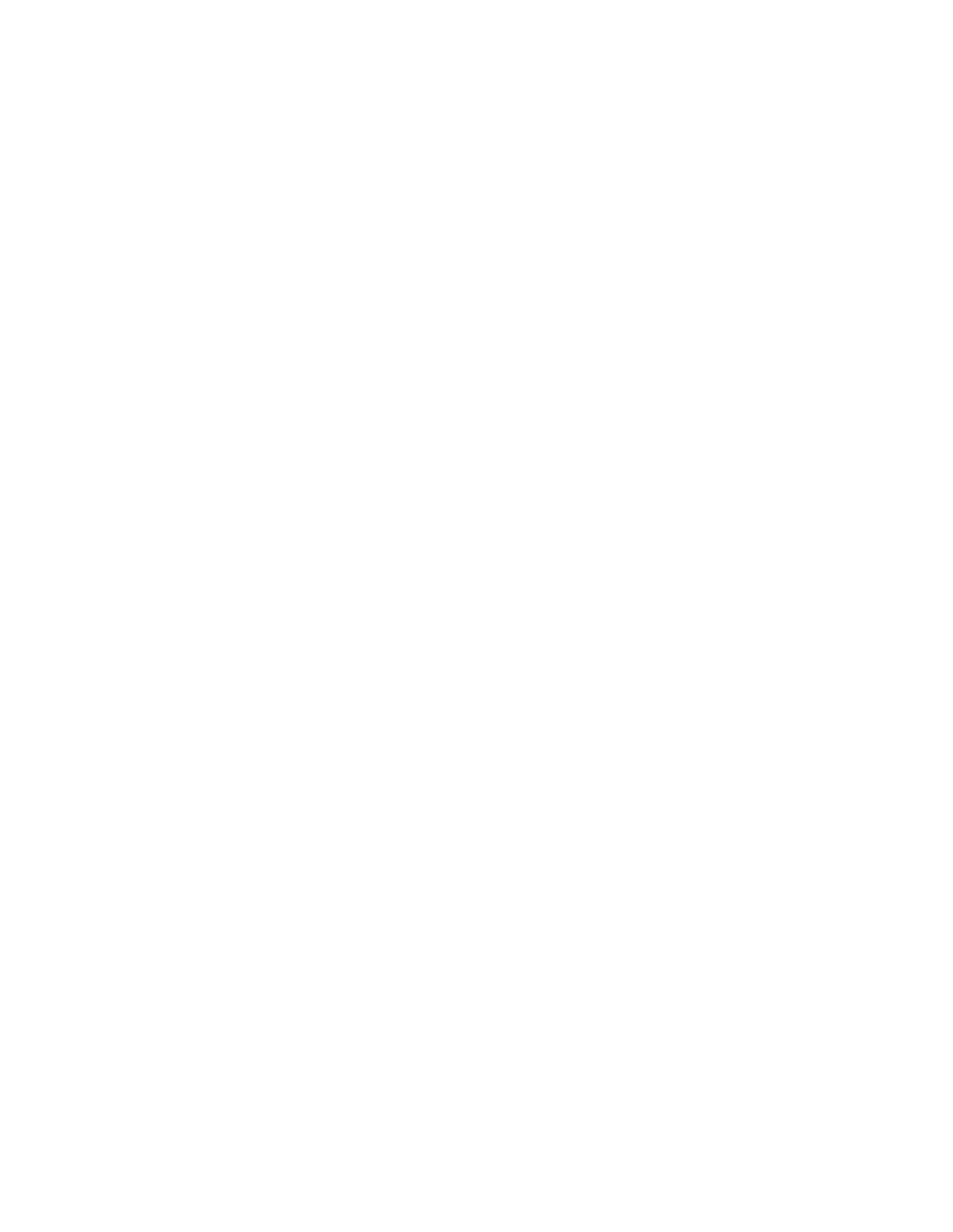# **TABLE OF CONTENTS**

| I. | The Decision Below Misconstrues Harper & Row<br>To Create A New And Unusually Expansive<br><b>Immunity From Judicial Review For Copyright</b> |
|----|-----------------------------------------------------------------------------------------------------------------------------------------------|
| Π. | <b>Legislation That Substantially Expands Copyright</b><br>Should Be Subject To Heightened First Amendment                                    |
| Ш. | The Categorical Exclusion Is Germane To The<br>Holding Below, And Conflicts With A Recent<br>Decision By The Court Of Appeals For The Second  |
|    |                                                                                                                                               |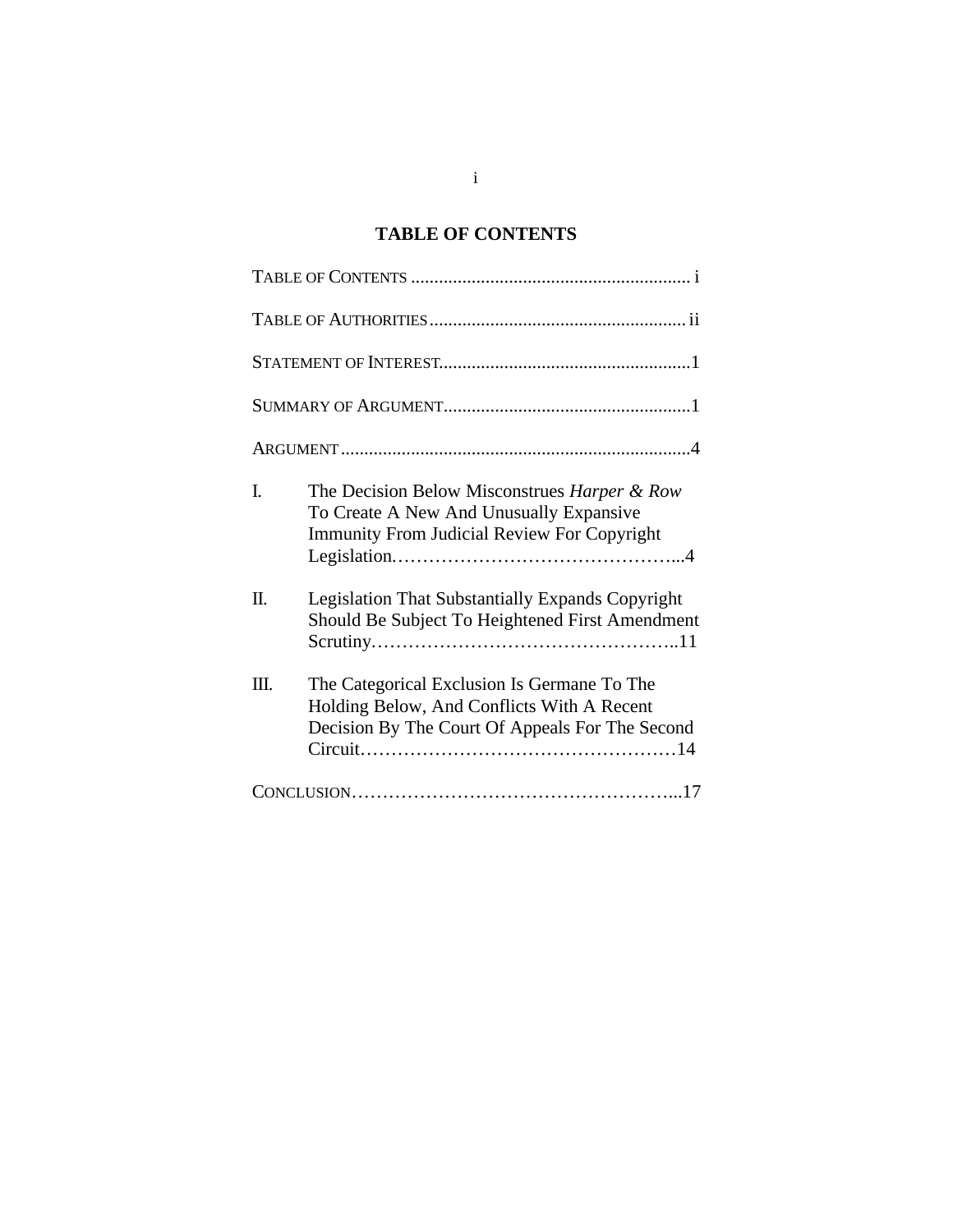## **TABLE OF AUTHORITIES**

## **Cases:**

## **Page**

|                                                           | rage |
|-----------------------------------------------------------|------|
| A&M Records, Inc. v. Napster, Inc., 239 F.3d 1004         |      |
| (9th Cir. 2001)                                           |      |
| Bartnicki v. Vopper, 532 U.S. 514 (2001)  12              |      |
|                                                           |      |
| Campbell v. Acuff-Rose Music, Inc., 510 U.S. 569          |      |
|                                                           |      |
| Cardtoons, L.C. v. Major League Baseball Players          |      |
|                                                           |      |
| Central Hudson Gas & Elec. Corp. v. Public                |      |
|                                                           |      |
|                                                           |      |
| Denver Area Educ. Telecomms. Consort. v. FCC,             |      |
|                                                           |      |
| Eldred v. Reno, 239 F.3d 372 (D.C. Cir. 2001) passim      |      |
| Estate of Martin Luther King Jr., Inc. v. CBS, Inc.,      |      |
|                                                           |      |
| Gertz v. Robert Welch, Inc., 418 U.S. 323 (1974) 6        |      |
| Harper & Row v. Nation Enterprises, 471 U.S. 539          |      |
|                                                           |      |
|                                                           |      |
| New Era Publ'ns Int'l v. Henry Holt & Co., 873            |      |
| F.2d 576 (2d Cir. 1989)                                   |      |
| New York Times Co. v. Sullivan, 376 U.S. 254              |      |
|                                                           |      |
| Nihon Keizai Shimbun, Inc. v. Comline Bus. Data,          |      |
|                                                           |      |
| R.A.V. v. City of St. Paul, 505 U.S. 377, 382 (1992) 5, 6 |      |
| Roy Export Co. v. CBS, Inc., 672 F.2d 1095 (2d Cir.       |      |
| 1982)                                                     | . 5  |
| Sid & Marty Krofft Television Prods., Inc. v.             |      |
| McDonald's Corp., 562 F.2d 1157 (9th Cir.                 |      |
|                                                           | . 5  |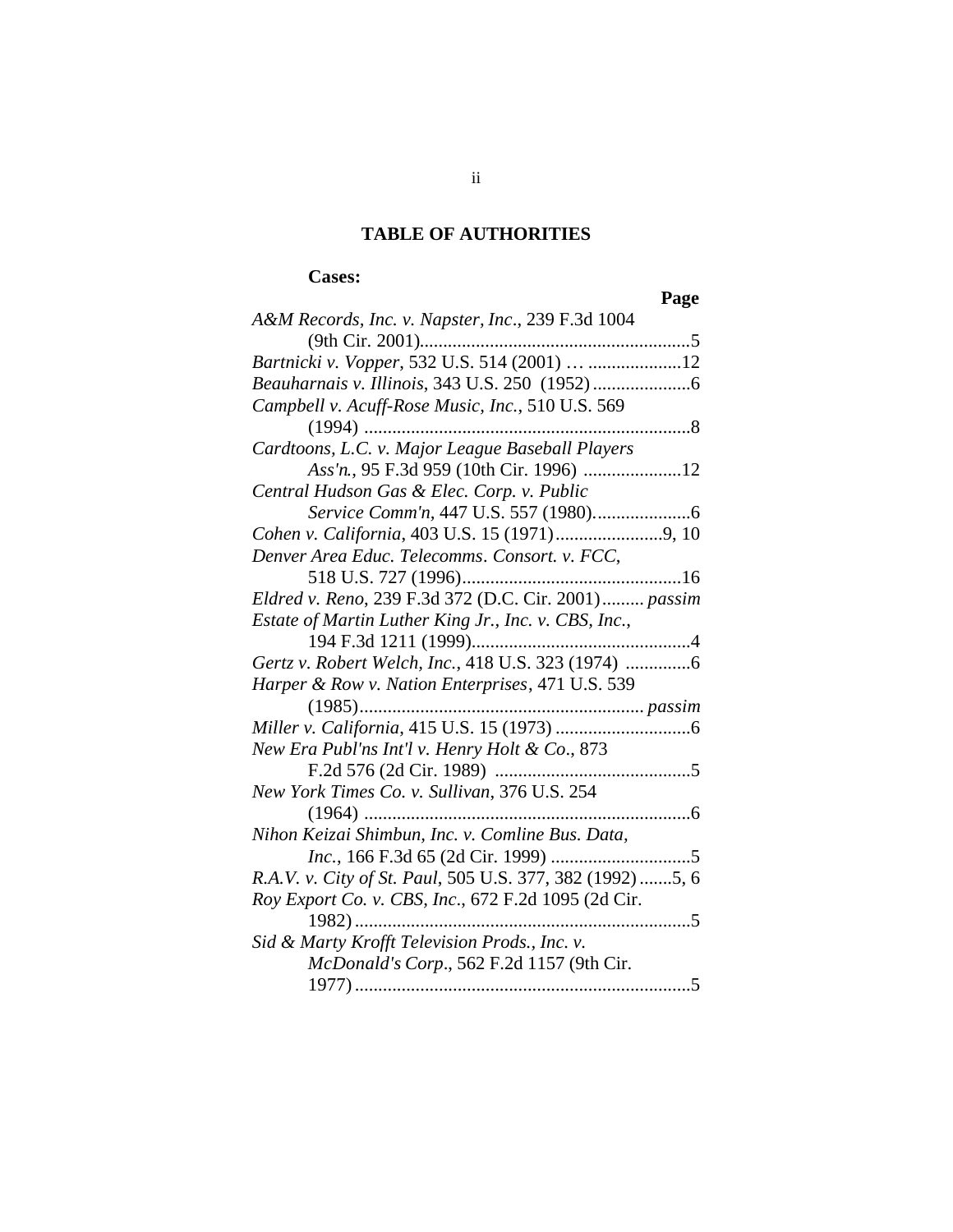| Suntrust Bank v. Houghton Mifflin Co., 268 F.3d     |  |
|-----------------------------------------------------|--|
|                                                     |  |
| Time Warner Entertainment Co. v. FCC, 240 F.3d      |  |
|                                                     |  |
| Turner Broadcasting System, Inc. v. FCC, 512 U.S.   |  |
|                                                     |  |
| Turner Broadcasting System, Inc. v. FCC, 520 U.S.   |  |
|                                                     |  |
| Universal City Studios, Inc. v. Corely, 2001 U.S.   |  |
| App. LEXIS 25330 (2d Cir. Nov. 28, 2001).2, 14, 16  |  |
|                                                     |  |
| Virginia State Bd. of Pharmacy v. Virginia Citizens |  |
|                                                     |  |
|                                                     |  |
| Yankee Publishing Inc. v. News America              |  |
| Publishing, Inc., 809 F. Supp. 267                  |  |
|                                                     |  |
|                                                     |  |

# **Constitutional Provisions:**

## **Statutes and Legislative Materials:**

| Copyright Act of 1976 (as amended), 17 U.S.C. §§     |  |
|------------------------------------------------------|--|
| $101$ et seq.                                        |  |
|                                                      |  |
|                                                      |  |
| Pub. L. No. 105-298 § 102(b), 112 Stat. 2827 1998)14 |  |
| Pub. L. No. 105-298 § 102(d), 112 Stat. 2827 1998)14 |  |
| Sonny Bono Copyright Term Extension Act, Pub.        |  |
| L. No. 105-298, 112 Stat. 2827 (1998)  passim        |  |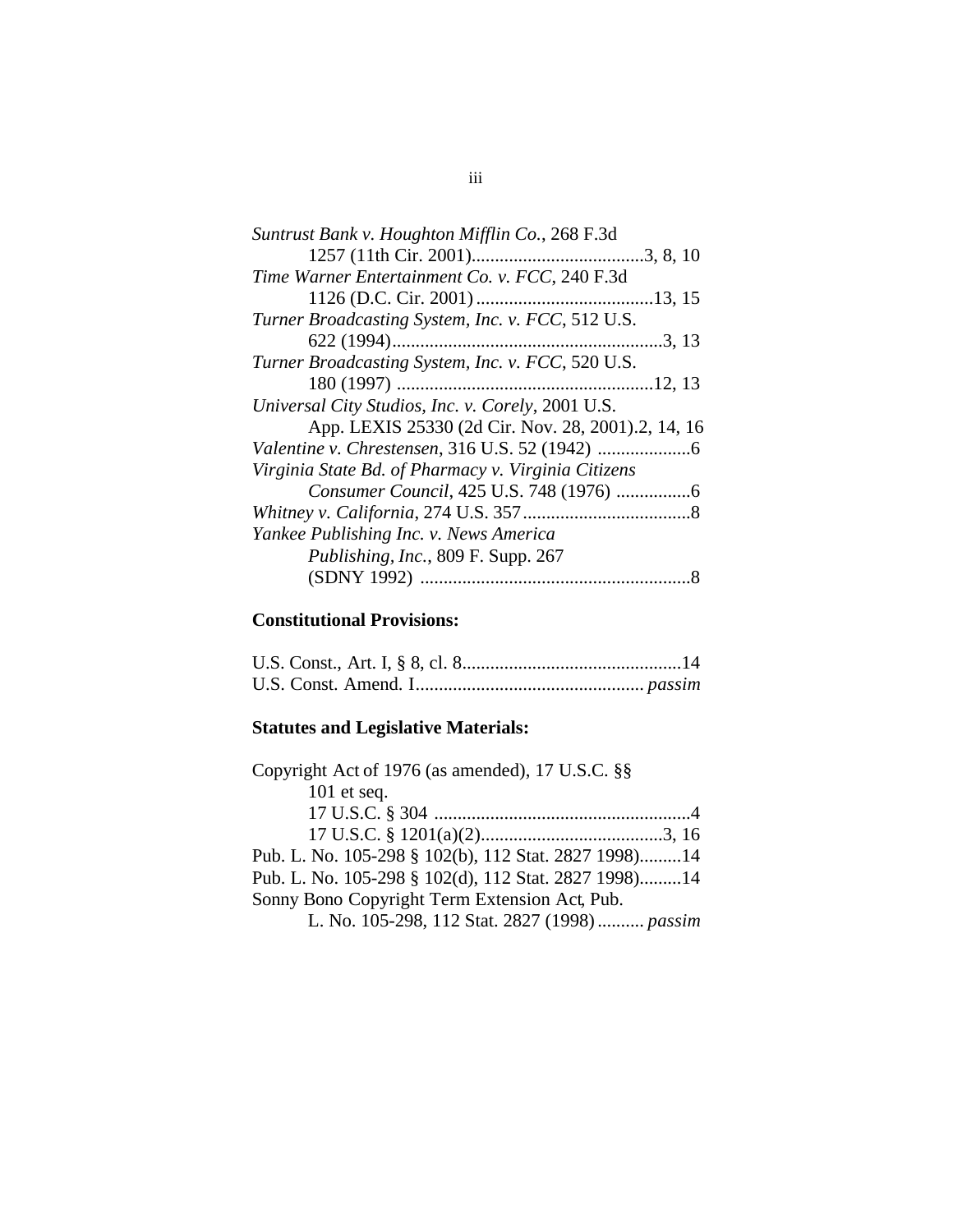# **Other Authorities**:

| Stephen Breyer, The Uneasy Case for Copyright: A      |    |
|-------------------------------------------------------|----|
| Study of Copyright in Books, Photocopies,             |    |
| and Computer Programs, 84 HARV. L. REV.               |    |
|                                                       | 15 |
| William M. Landes & Richard A. Posner, An             |    |
| Economic Analysis of Copyright Law, 17 J.             |    |
| L. STUD.                                              |    |
|                                                       |    |
| Melville B. Nimmer, <i>Does Copyright Abridge the</i> |    |
| <b>First Amendment Guarantees of Free</b>             |    |
| Speech and Press?, 17 UCLA L. REV. 1180               |    |
|                                                       |    |
|                                                       |    |

#### iv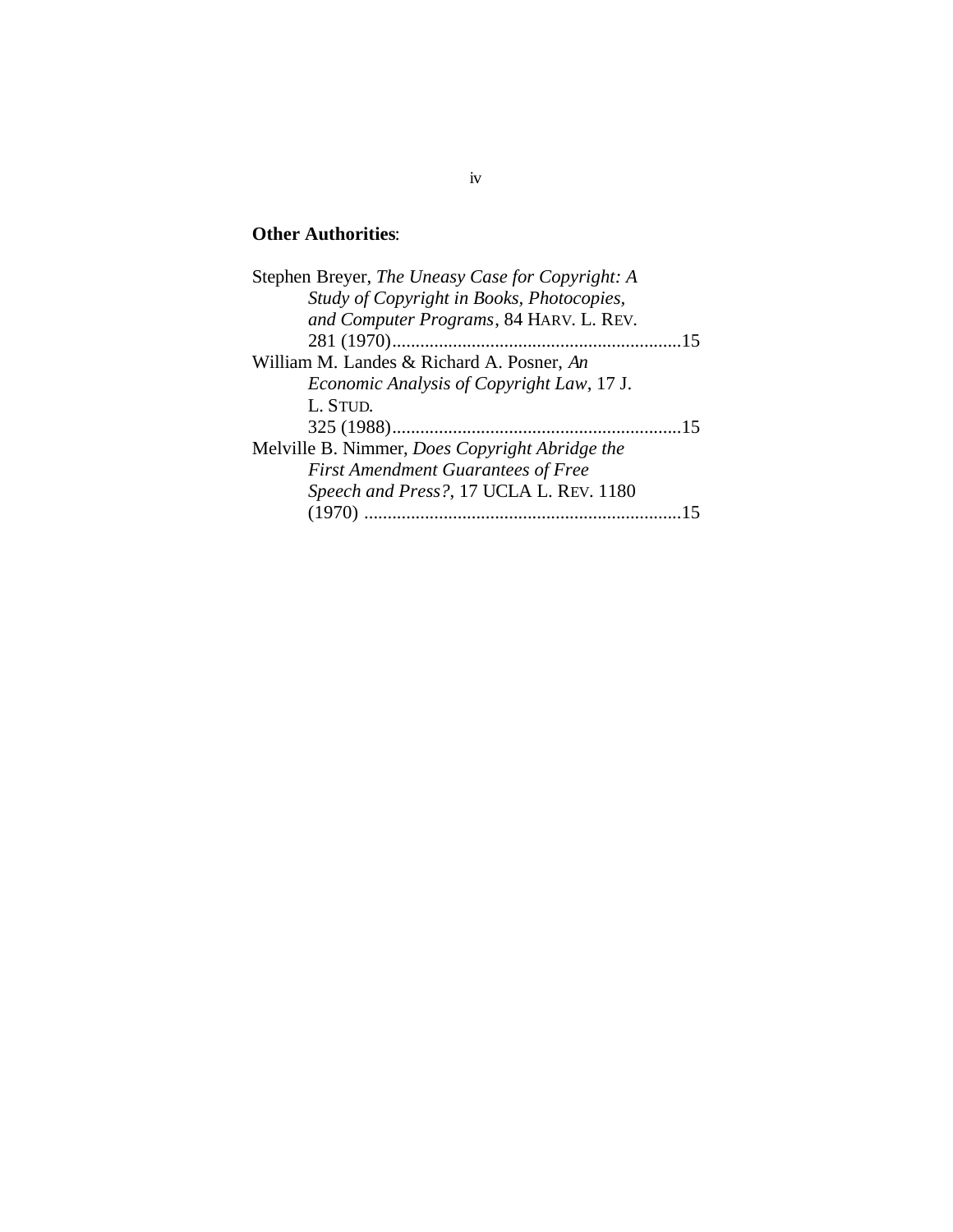#### **STATEMENT OF INTEREST**

With the written consent of the parties, reflected in letters on file with the Clerk, the undersigned law professors submit this brief as *amici curiae*, pursuant to Rule 37 of the Rules of this Court.

*Amici* are teachers and students of constitutional law and the First Amendment, who have studied its application to copyright. They are Jack M. Balkin, Knight Professor of Constitutional Law and the First Amendment, Yale Law School; Yochai Benkler, Professor of Law, New York University School of Law; Burt Neuborne, John Norton Pomeroy Professor of Law, New York University School of Law; and Jed Rubenfeld, Robert R. Slaughter Professor of Law, Yale Law School. They submit this brief *pro* se, representing no institution, group, or association. Their sole purpose is to offer what assistance they can to this Court as it considers whether to grant the petition for certiorari in this important case about the relationship between the First Amendment and copyright. In particular, this brief is filed to present to the Court an argument about the appropriate general framework for First Amendment review of substantial legislative changes in copyright law.

#### **SUMMARY OF ARGUMENT**

The Court of Appeals for the District of Columbia has taken the extraordinary step of categorically immunizing copyright legislation from first amendment review. "Copyrights," the court held, "are categorically immune from challenges under the First Amendment." *Eldred v. Reno*, 239 F.3d 372, 375 (D.C. Cir. 2001). "[W]e reject [plaintiffs'] first amendment objection to the CTEA *because the plaintiffs lack any cognizable first amendment*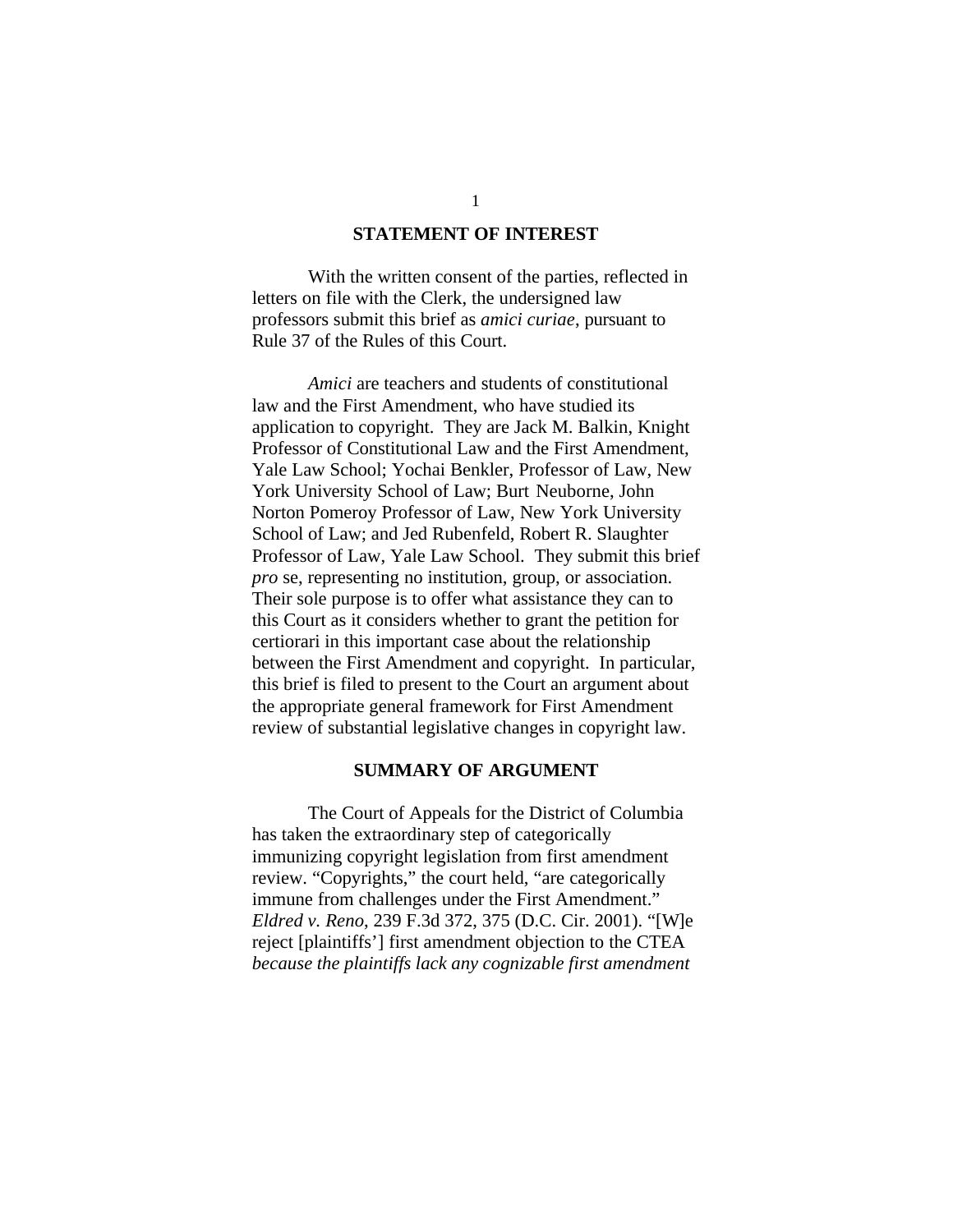### *right to exploit the copyrighted works of others*." *Id.* at 376. (emphasis added)

If the appellate court's holding means what it says—that individuals have no "cognizable First Amendment interest in exploiting the works of others," *Id.*—then the fair use doctrine exists at congressional sufferance, a flat contradiction of this Court's ruling in *Harper & Row Publishers, Inc. v. Nation Enter.,* 471 U.S. 539 (1985). In *Harper & Row*, the Court expressly referred to fair use as one of the "First Amendment protections . . . embodied in the Copyright Act[.]" *Id.* at 560. Fair use could not be a "First Amendment protection" if individuals had no "cognizable First Amendment interest in exploiting the works of others."

The disposition below is consistent with such a categorical immunity. The Court of Appeals upheld the term extension law without any consideration of its tailoring to its purpose, or, indeed, its bare rationality. It did not consider even the retroactive application of the challenged statute—a provision unlikely to survive even a minimal requirement that it be rationally related, much less narrowly tailored, to the constitutional mandate of copyright legislation, to "supply the economic incentive to create and disseminate ideas." *Harper & Row*, 471 U.S. at 558.

But even if the Court of Appeals' decision can be interpreted more narrowly, to mean only that under *Harper & Row* the idea/expression dichotomy and fair use *exhaust* the limitations on copyright required by the First Amendment, that position is insupportable and conflicts with a recent decision by the Court of Appeals for the Second Circuit. In *Universal City Studios, Inc. v. Corely*, 2001 U.S. App. LEXIS 25330 (2d Cir. Nov. 28, 2001) the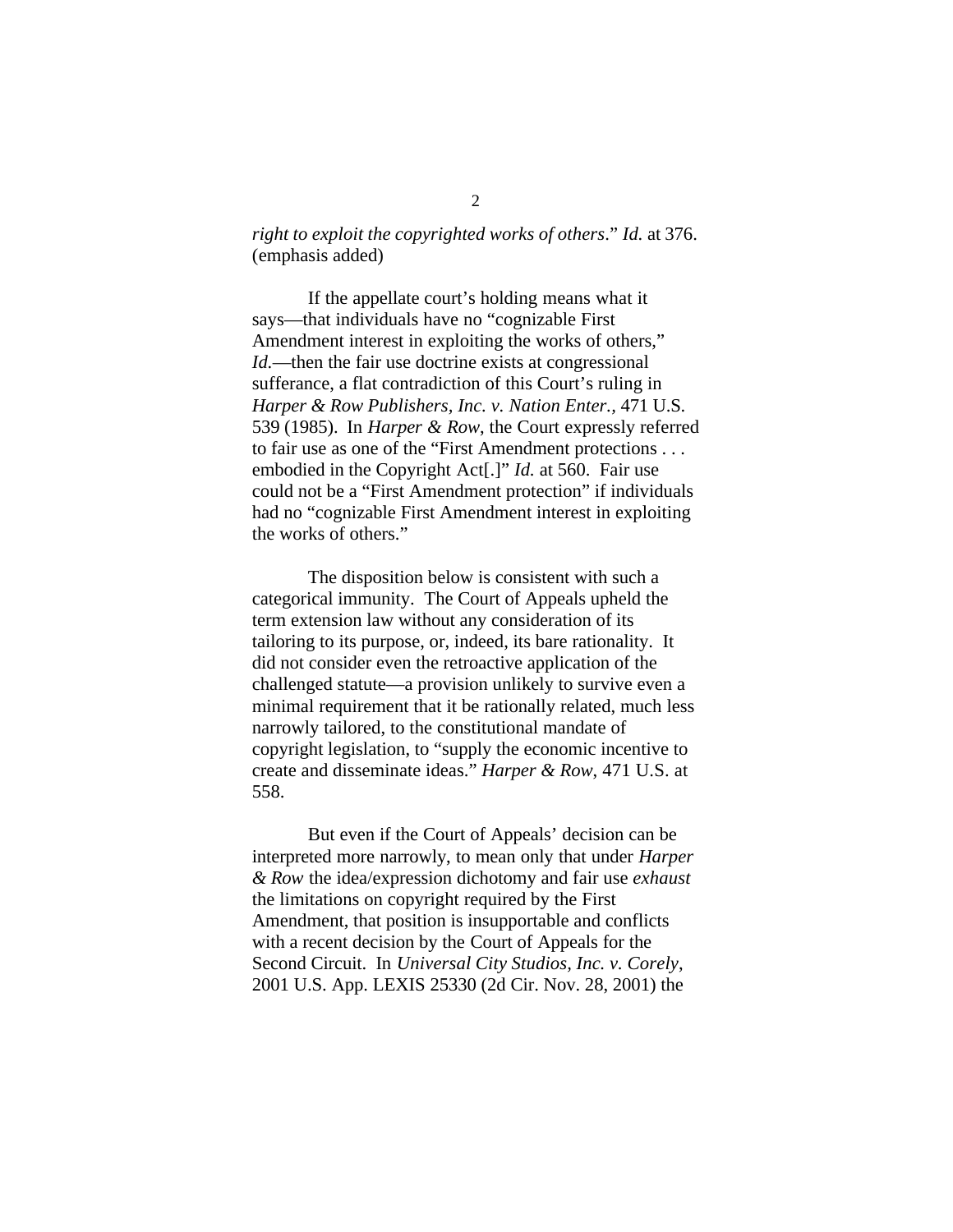court upheld Section 1201(a)(2) of the Copyright Act only after clearly and explicitly subjecting that provision to heightened first amendment scrutiny, *id.* at \*62-63, following the standard set by this Court in *Turner Broadcasting System, Inc. v. FCC*, 512 U.S. 622, 662 (1994) ("*Turner I*").

The correct interpretation of *Harper & Row* recently expressed by the Court of Appeals for the Eleventh Circuit in *Suntrust Bank v. Houghton Mifflin Co.*, 268 F.3d 1257 (11th Cir. 2001)—is that doctrines internal to copyright law usually prevent copyright from conflicting with the First Amendment. Any law—copyright included—that is implemented by telling anyone that there are some words or images that they may not print, publish, or display publicly raises a first amendment question. When that law is copyright law, the prohibition is normally permitted, and conflict with the First Amendment is generally avoided by safety valves internal to copyright law—like the idea/expression dichotomy, the fair use doctrine, or copyright law's placement of some materials in the public domain. In *Harper & Row* this Court held that these safety valves obviated the need for a *special* first amendment-based public figure exception to copyright. But if Congress passes a statute that undermines those safety valves—say, by eliminating fair use altogether or by passing a hypothetical law excluding fair use of works authored by Republican Senators—of course that statute would be subject to First Amendment review, and would almost certainly fail.

Copyright law is not a law aimed at conduct that incidentally affects speech. It is a law aimed at improving the marketplace in expression, which is implemented by suppressing some expression—perhaps derivative, perhaps imitative—so as to support other expression—original and

3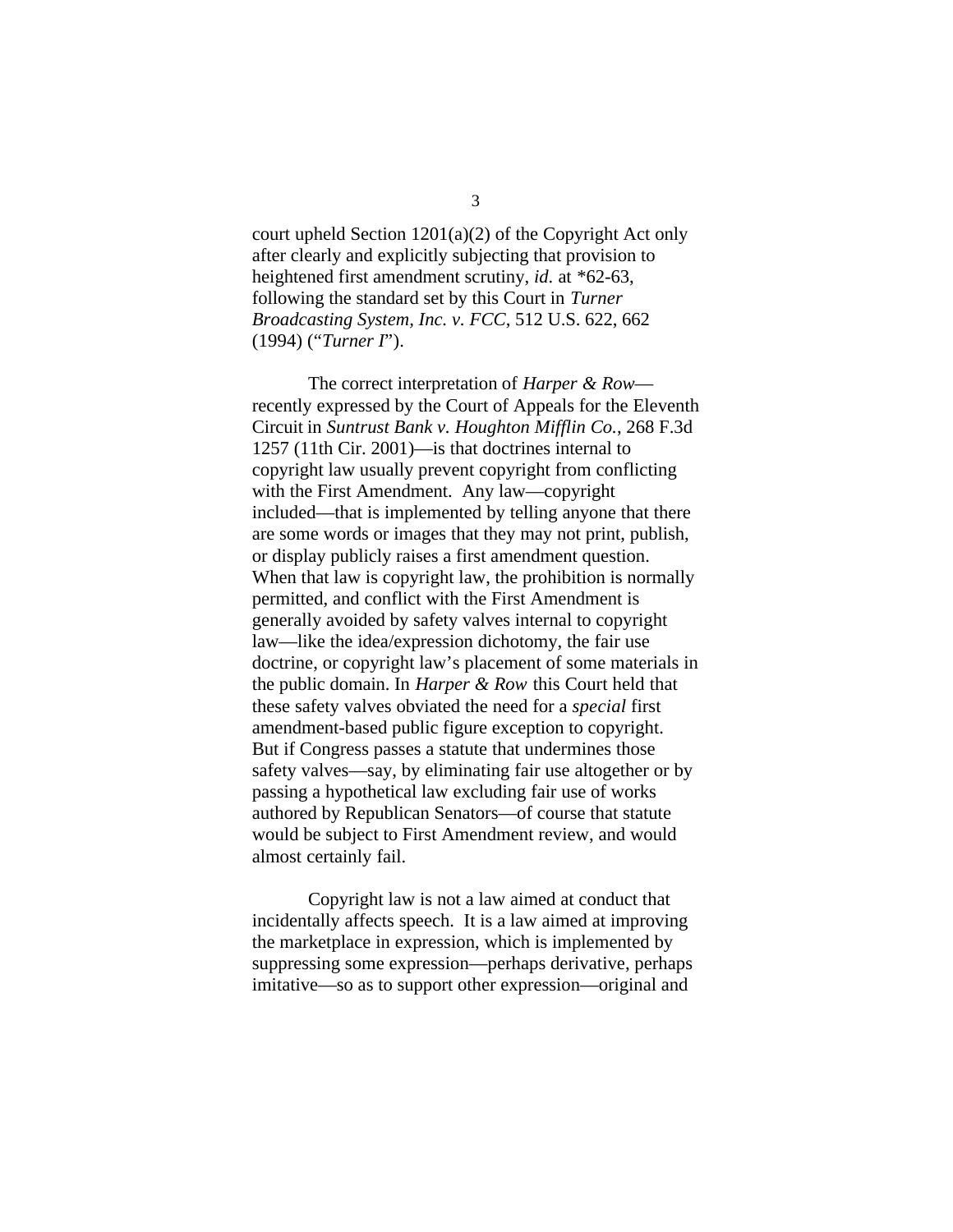creative. But it is nonetheless a law that directly prohibits protected speech. Broadcasting portions of Dr. Martin Luther King's "I Have A Dream" speech in a documentary, *see* Estate of Martin Luther King Jr., Inc. v. CBS, Inc*.*, 194 F.3d 1211 (1999), is no less valuable to the marketplace of ideas, or to the expressive freedom of the film maker, than is a mediocre—though original and non-infringing—song about puppy love. Yet copyright is often implemented precisely by prohibiting such public expression. As a law directly aimed at speech and operating by imposing selective prohibitions on communication, copyright law must be subject to heightened scrutiny.

The Court need not, however, consider whether the Sonny Bono Copyright Term Extension Act ("CTEA"), Pub. L. No. 105-298, 112 Stat. 2827 (1998) (codified at 17 U.S.C. § 304), is indeed invalid under the First Amendment. All the Court need do is remand with instruction for the court below to review the CTEA under the standard appropriate for laws specifically aimed at regulating expression in pursuit of legitimate state interests, which requires some degree of heightened scrutiny.

#### **ARGUMENT**

## **I. The Decision Below Misconstrues** *Harper & Row* **To Create A New And Unusually Expansive Immunity From Judicial Review For Copyright Legislation**

The opinion of the court below is the most explicit of a number of circuit court decisions that have taken the unusual step of substantially immunizing an entire area of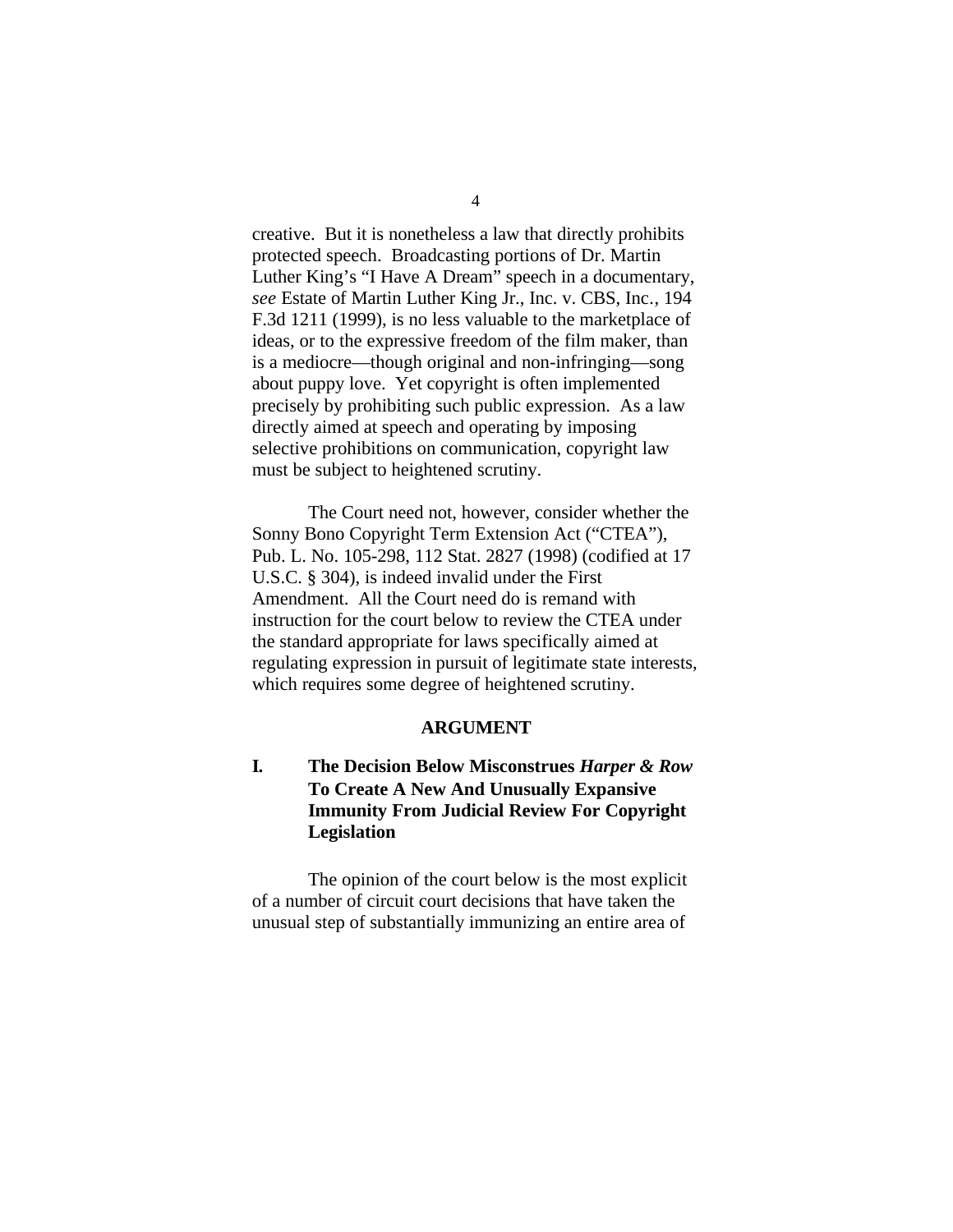congressional legislation from first amendment review.<sup>1</sup> "Copyrights," the court held, "are categorically immune from challenges under the First Amendment." *Eldred*, 239 F.3d at 375. The categorical nature of this exclusion is clearest in that court's conclusion of its analysis of the petitioners' first amendment challenge: "we reject their first amendment objection to the CTEA *because the plaintiffs lack any cognizable first amendment right to exploit the copyrighted works of others*." *Id.* at 376. (emphasis added)

This formulation places expression that uses copyrighted cultural materials in a shrinking group of categorically disfavored speech—like obscenity and fighting words. *See R.A.V. v. City of St. Paul*, 505 U.S. 377, 382 (1992). Defamation was once such a category,

 $\overline{a}$ 

<sup>&</sup>lt;sup>1</sup> Other circuits have advocated a more limited version of this position, namely, that elements of the Copyright Act–fair use and/or the idea/expression dichotomy–exhaust First Amendment considerations in the field of copyright. The Ninth Circuit is one example. *See, e.g.,* A&M Records, Inc. v. Napster, Inc., 239 F.3d 1004, 1028 (9<sup>th</sup> Cir. 2001) ("We note that First Amendment concerns in copyright are allayed by the presence of the fair use doctrine.); *Sid & Marty Krofft Television Prods., Inc. v. McDonald's Corp*., 562 F.2d 1157, 1170 (9th Cir. 1977) (stating that "the idea-expression dichotomy . . .serves to accommodate the competing interests of copyright and the First Amendment"). Earlier decisions of the Second Circuit could be read to adopt a similar stance. *See, e.g.*, *Nihon Keizai Shimbun, Inc. v. Comline Bus. Data, Inc*., 166 F.3d 65, 74 (2d Cir. 1999) (stating that the Second Circuit has "repeatedly rejected First Amendment challenges to injunctions from copyright infringement on the ground that First Amendment concerns are protected by and coextensive with the fair use doctrine"); *New Era Publ'ns Int'l v. Henry Holt & Co*., 873 F.2d 576, 584 (2d Cir. 1989) ("Our observation that the fair use doctrine encompasses claims of First Amendment in the copyright field, never has been repudiated.") (citations omitted); *Roy Export Co. v. CBS, Inc*., 672 F.2d 1095, 1099 (2d Cir. 1982) ("No circuit that has considered the question...has ever held that the First Amendment provides a privilege in the copyright field distinct from the accommodation embodied in the "fair use" doctrine.").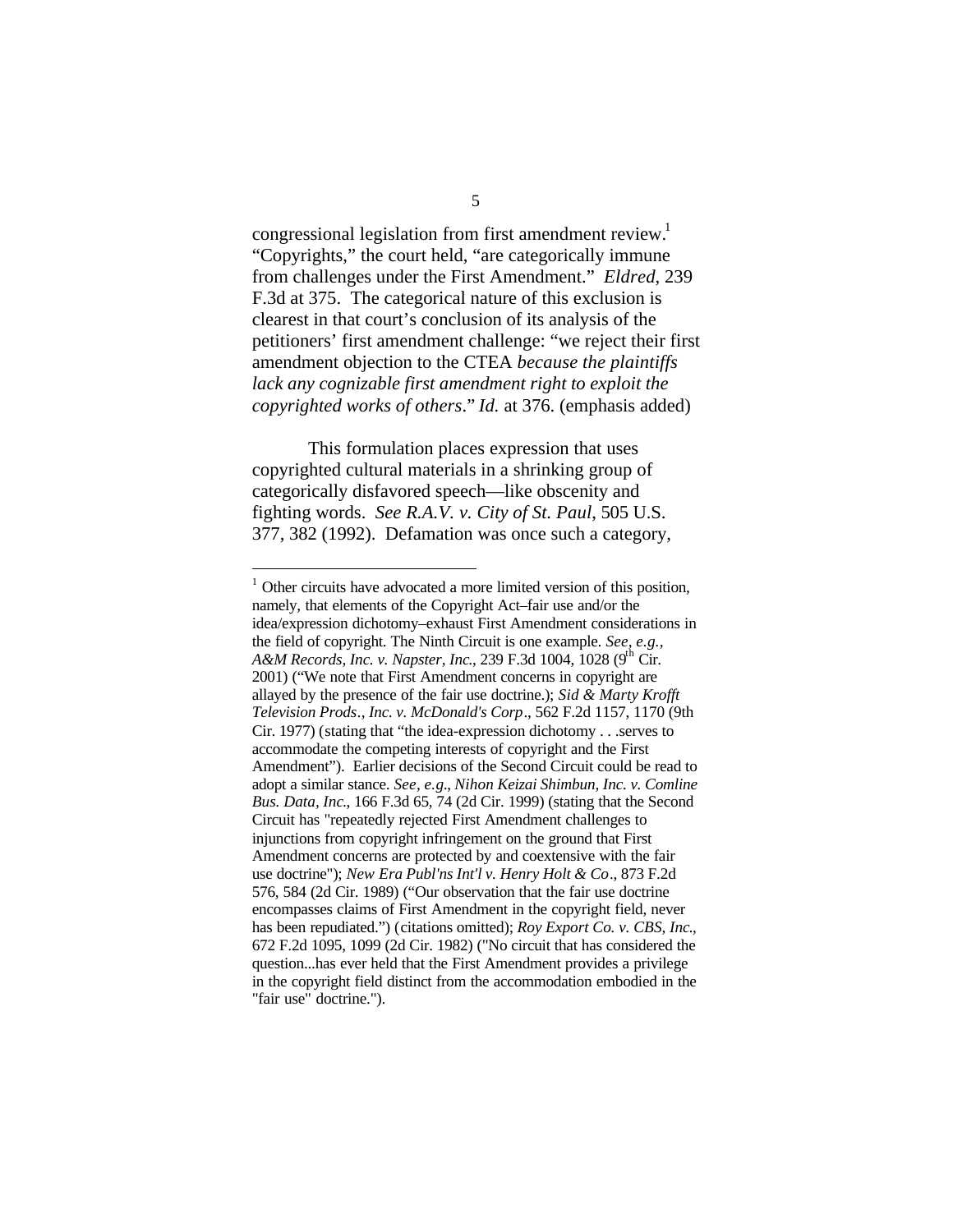*see Beauharnais v. Illinois*, 343 U.S. 250 (1952), but that categorical exclusion has been substantially limited since the 1960s. *See New York Times Co. v. Sullivan*, 376 U.S. 254 (1964); *Gertz v. Robert Welch, Inc.*, 418 U.S. 323 (1974), *R.A.V* 505 U.S. at 382. Commercial speech was once such a category, *see Valentine v. Chrestensen*, 316 U.S. 52 (1942), but that categorical exclusion has largely been abandoned since the 1970s. *See Virginia State Bd. of Pharmacy v. Virginia Citizens Consumer Council*, 425 U.S. 748 (1976); *Central Hudson Gas & Elec. Corp. v. Public Service Comm'n,* 447 U.S. 557 (1980).

Even within this shrinking group of categorical exclusions from the ambit of first amendment protection, statutes are not exempt from review simply through the act of categorizing them. Obscenity, though constitutionally unprotected, does not accord legislation purporting to regulate it such categorical immunity, for even with obscenity laws courts must assure that the law actually covers only obscene materials. *See Miller v. California*, 415 U.S. 15, 23-24 (1973) ("We acknowledge . . . the inherent dangers of undertaking to regulate any form of expression. State statutes designed to regulate obscene materials must be carefully limited. As a result, we . . . confine the permissible scope of such regulation to works which depict or describe sexual conduct."). Fighting words do not accord such status to laws purporting to regulate them, for the court must still see if the regulation of fighting words in fact regulates that which is "fighting" about them or that which is "words." *R.A.V.*, 505 U.S. at 385-6.

On its face, then, the decision below created a unique categorical First Amendment rule: it is sufficient to characterize a restraint as applying to works covered by copyright law to immunize that legislative restraint from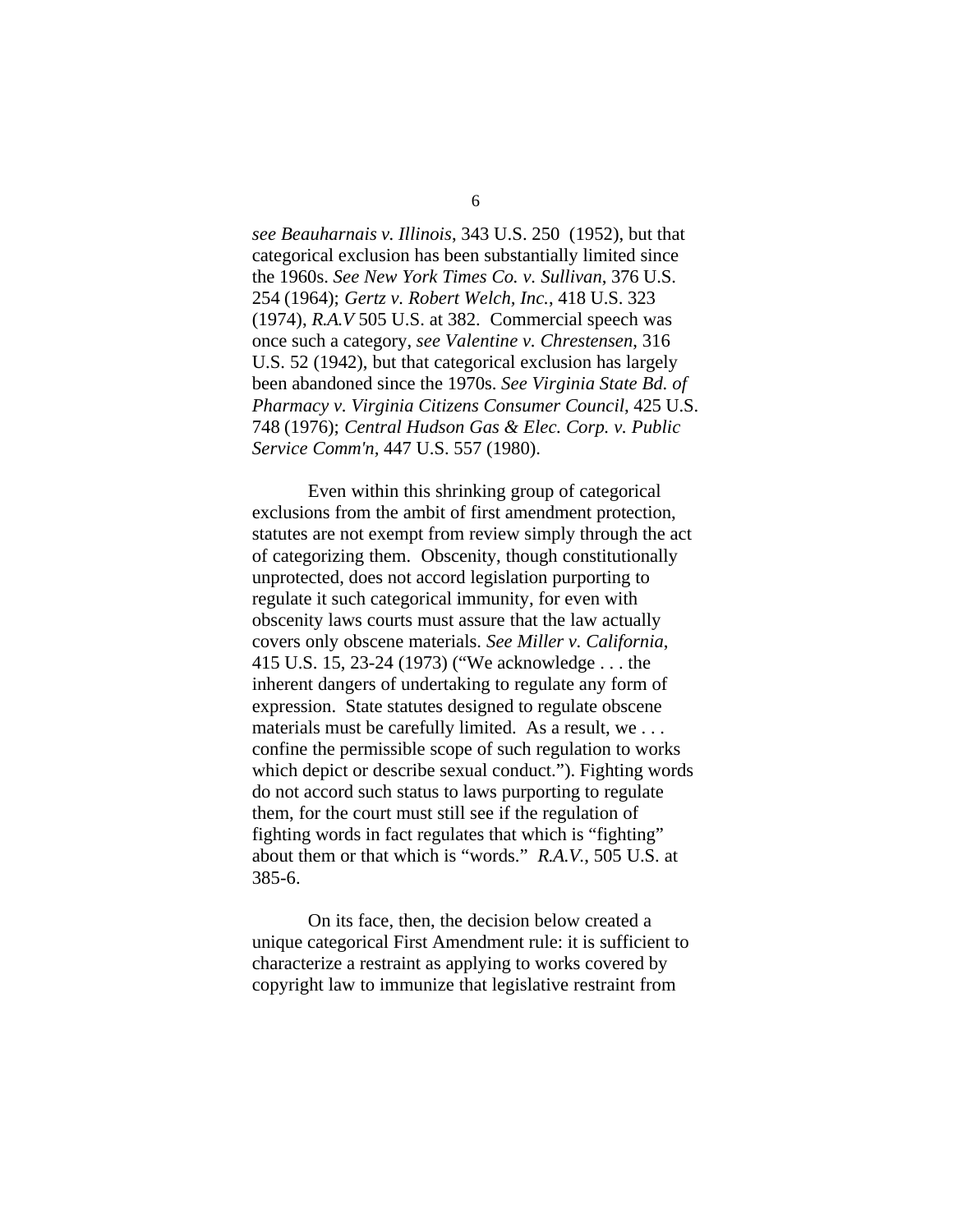review. "The works to which the CTEA applies, and in which plaintiffs claim a first amendment interest, are by definition under copyright; that puts the works on the latter half of the 'idea/expression dichotomy' and makes them subject to fair use. This obviates further inquiry under the First Amendment." *Eldred,* 239 F.3d at 376.

The Court of Appeals based this unusual exception to First Amendment law on a misreading of this Court's precedent in *Harper & Row*.In particular, it based its exception on an unnecessarily broad and incorrect interpretation of this Court's statement that "Copyright's idea/expression dichotomy strikes a definitional balance between the First Amendment and the Copyright Act by permitting free communication of facts while still protecting an author's expression." *Harper & Row,* 471 U.S. at 556.

In *Harper & Row*, the Nation Magazine asked the Court to create a special first amendment exception to copyright law for news reporting that used copyrighted materials. This the Court refused, concluding, "we see no warrant for expanding the doctrine of fair use to create what amounts to a public figure exception to copyright." Harper & Row,  $471$  U.S. at  $560$ .<sup>2</sup> There was no need, the Court held, to create such a *special* first amendment exception to the scope of copyright law "[i]n view of the First Amendment protections already embodied in the Copyright Act's distinction between copyrightable expression and uncopyrightable facts and ideas, and the

 $\overline{a}$ 

 $2$  Elsewhere the Court characterized the argument it rejected in these terms: "The fact that the words the author has chosen to clothe his narrative may of themselves be 'newsworthy' is not an independent justification for unauthorized copying of the author's expression prior to publication." 471 U.S. at 557.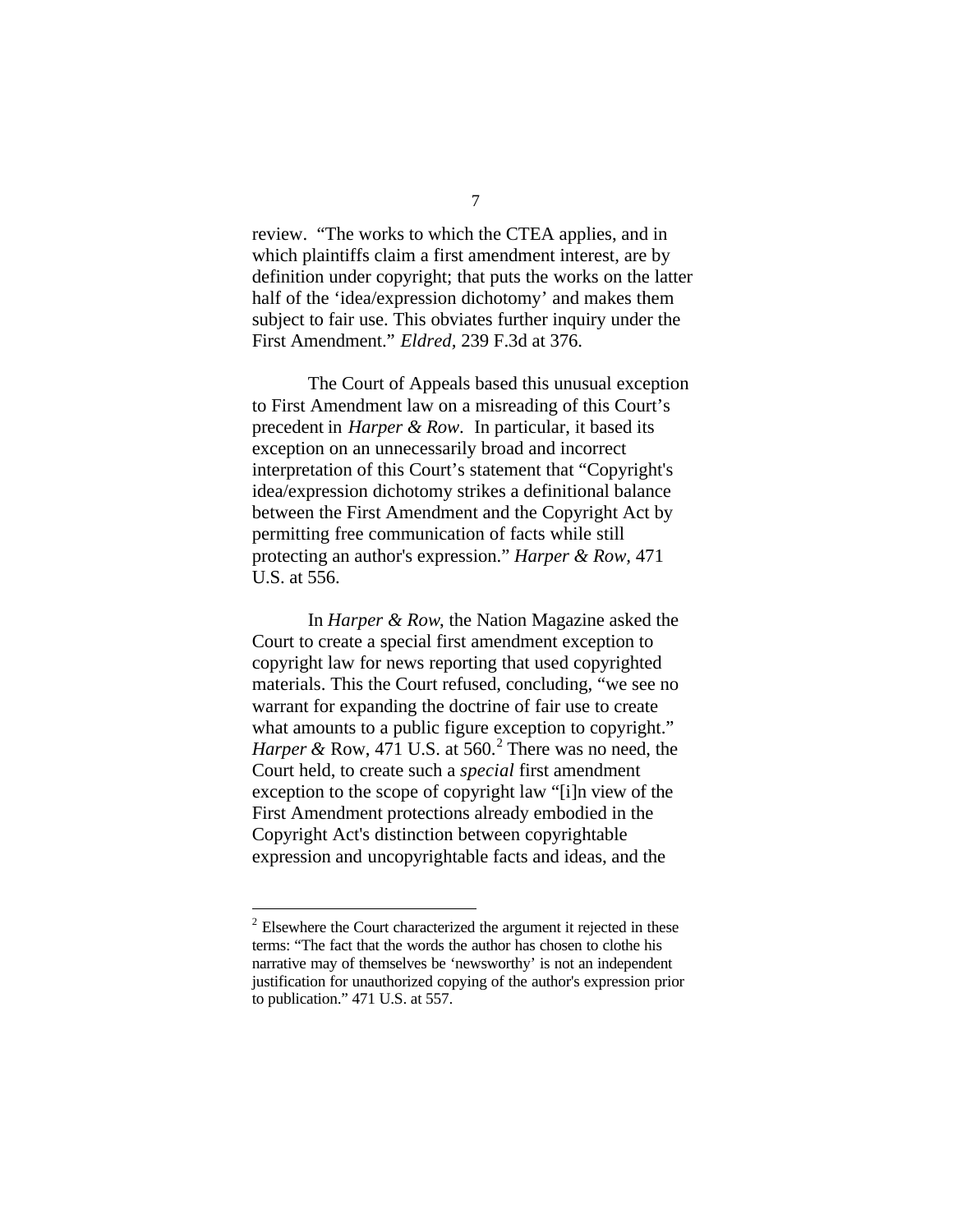latitude for scholarship and comment traditionally afforded by fair use. . . ." *Id.*

The Court's holding was, therefore, exactly the inverse of the interpretation adopted below. Far from users having no "cognizable First Amendment right to exploit the copyrighted works of others," the Court treated specific doctrines of copyright law as "First Amendment protections."<sup>3</sup> No law could be a "First Amendment protection" unless someone who could claim its benefit has a cognizable first amendment interest in doing what the law permits. How could one say that Alice Randall, author of a book entitled *The Wind Done Gone*, has no first amendment interest in using elements of *Gone With the Wind* to tell her critical tale from a slave's perspective. *See Suntrust Bank*. *Gone With the Wind* defined the popular cultural perspective of the Old South in which Randall grew up as an African American woman. One can speak coherently about Randall's first amendment interest being outweighed, insofar as she used another's story elements, by the legislative purposes of copyright law. But it is incoherent to say that she has "no cognizable first amendment interest" in writing and publishing a book in which she uses that story line in a way that she believes will be politically significant and personally liberating. The very essence of the First Amendment is the "freedom to think as you will and to speak as you think," *Whitney v. California*, 274 U.S. 357, 375 (1927) (Brandeis, J., concurring). Certainly her interest in using the words she

<u>.</u>

<sup>3</sup> *Cf. Campbell v. Acuff-Rose Music, Inc.*, 510 U.S. 569, 582-83 (1994) (evaluating eligibility of a potentially infringing work to be treated as a parody and a fair use by quoting with approval the statement that "First Amendment protections do not apply only to those who speak clearly, whose jokes are funny, and whose parodies succeed," quoting *Yankee Publishing Inc. v. News America Publishing, Inc.*, 809 F. Supp. 267, 280 (SDNY 1992) (Leval, J.)).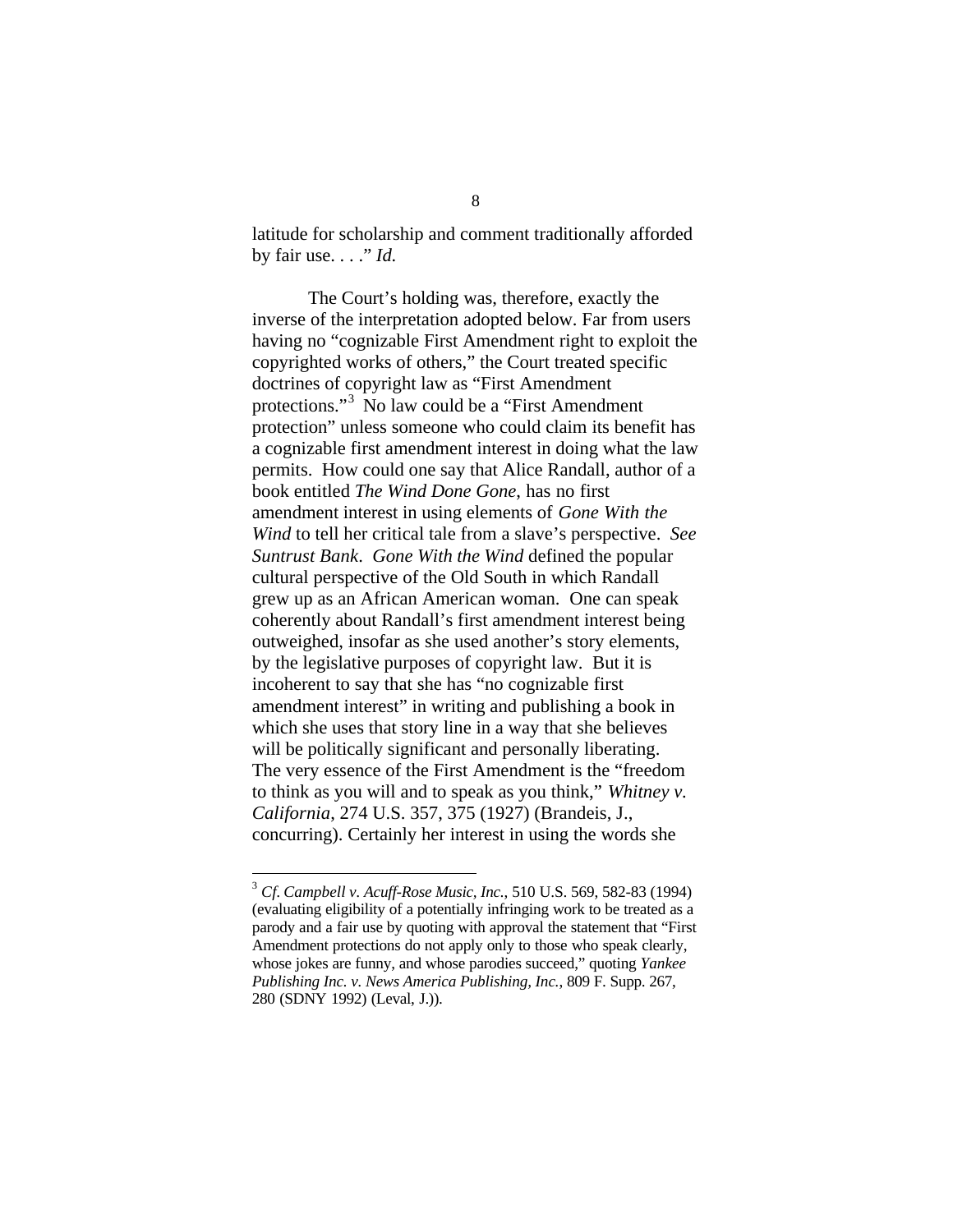believes will best convey her views is no weaker than Paul Cohen's choice of locution to criticize the draft. *Cohen v. California*, 403 U.S. 15 (1971).

The implication of *Harper & Row* is that, far from copyright being immune to First Amendment review, legislation that would seek to change at least some elements of copyright law—those deemed to be first amendment protections—must be reviewed to see if the change excessively undermines those protections. At least those doctrines expressly identified by the Court—fair use and the idea/expression dichotomy—could not be repealed or substantially weakened without being subject to first amendment review.

Perhaps, however, the words used by the court below were mere hyperbole, and an interpretation of its opinion in terms less directly in conflict with this Court's precedents is available. Perhaps the court below merely held that since the CTEA left the fair use doctrine and the idea/expression dichotomy untouched, no First Amendment issue can be raised. Even on this sympathetic reading, at a minimum the Court below held that fair use and the idea*/*expression dichotomy *exhaust* the first amendment protections embodied in the copyright law. On this reading, the First Amendment has nothing to say regarding any other line along which the boundary between the public domain and the proprietary is drawn. But this is an implausible reading of the First Amendment. The public domain defines the set of expressions individuals can make use of free of the legal proscriptions Congress enacts in aid of the incentives of authors. Any legislation that substantially increases the set of circumstances under which law prohibits expressions previously permitted is legislation that must be carefully scrutinized.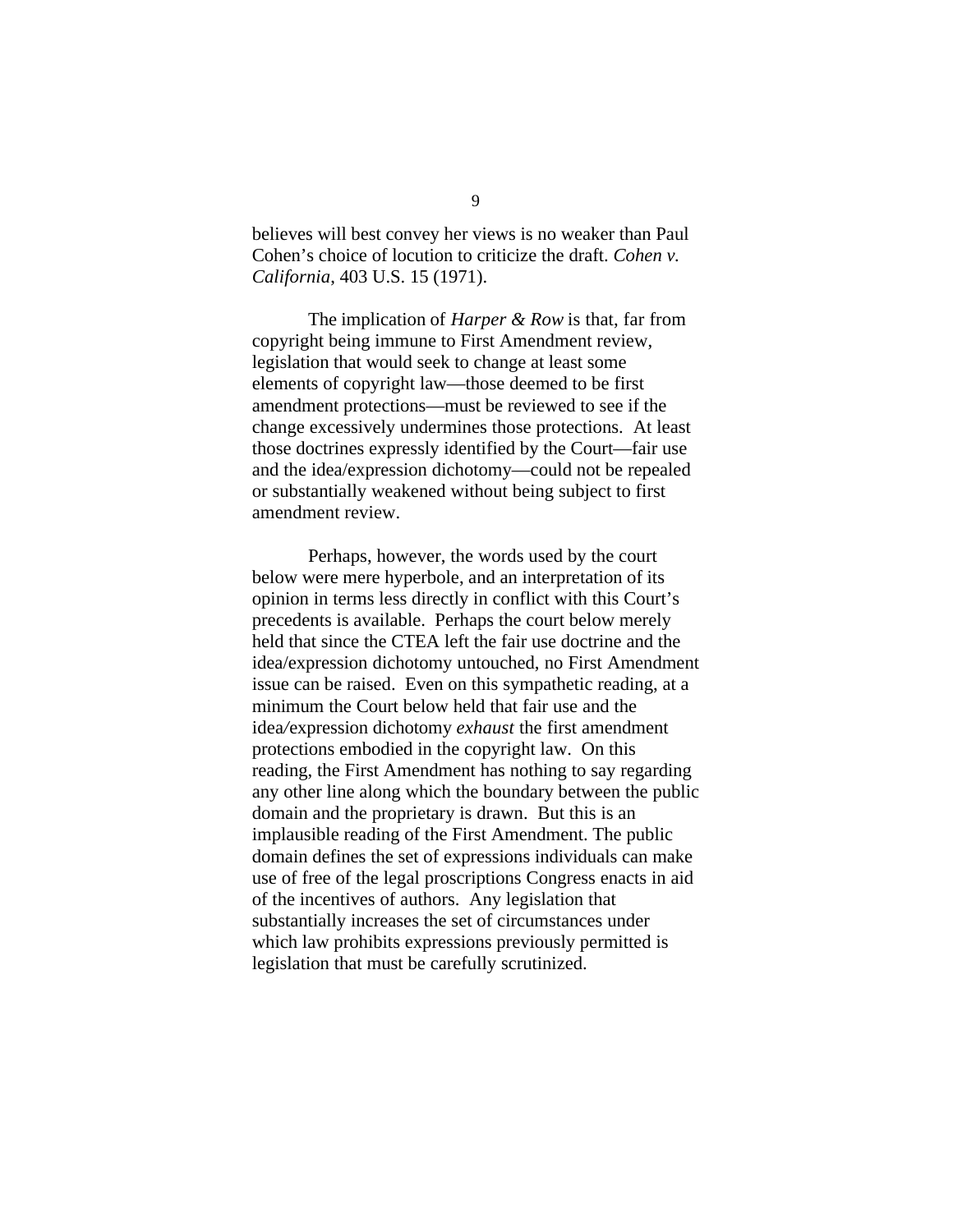There is no reason to think, then, that this Court's listing in *Harper & Row* of the two first amendment protections relevant to that case—fair use and the idea/expression dichotomy—was intended to exhaust all copyright doctrines that play such a role. As the Court of Appeals for the Eleventh Circuit in *Suntrust Bank* recently put it, "the balance between the First Amendment and copyright is preserved, *in part,* by the idea/expression dichotomy and the doctrine of fair use." 268 F3d at 1263 (emphasis added). Because of these protections, "courts *often* need not entertain related First Amendment arguments in a copyright case." *Id.* at 1265 (emphasis added).

First, the First Amendment clearly protects specific modes of expression, not only ideas. As this Court stated in *Cohen v. California,* "we cannot indulge the facile assumption that one can forbid particular words without also running a substantial risk of suppressing ideas in the process." 403 U.S. at 26. The idea/expression dichotomy cannot *by itself* play the unilaterally definitive role that the court below attributed to it.

Second, fair use provides important mitigation of the first amendment burdens imposed by the Copyright Act, but it too limits quite substantially the expressive uses that one can make of copyrighted works. It is a doctrine tailored to continue to preserve some freedom of expression for users, but is still bounded by the government's interest in providing owners incentives.

Fair use, then, is very much constrained by the need to secure incentives to authors. But after the role of copyright in providing incentives for creation has largely dissipated with the passage of time, it is not only sound policy that requires removal of all those burdens on speech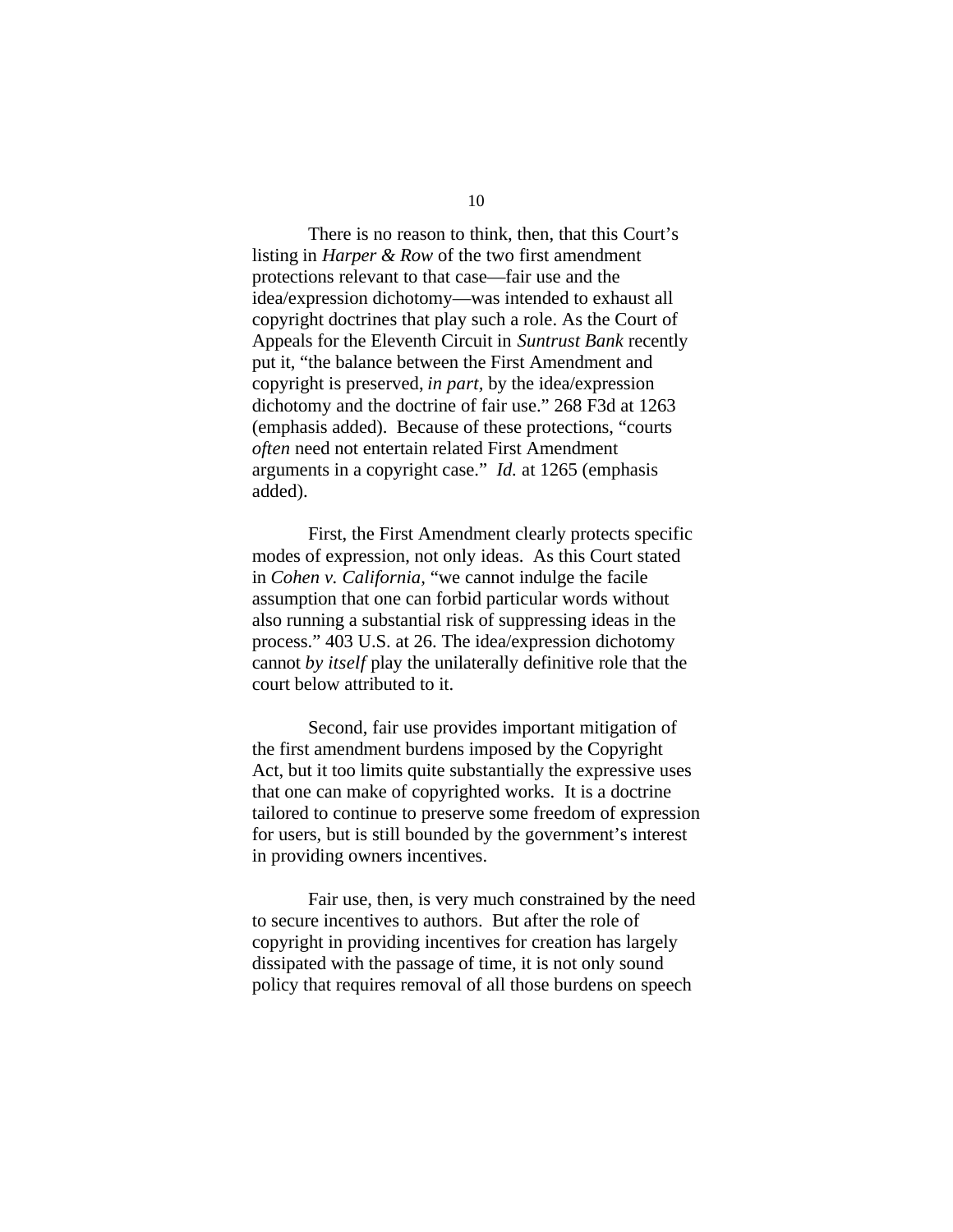that we tolerate to secure these incentives. The First Amendment demands that individuals no longer be prohibited from expressing themselves as they will, including by using materials previously copyrighted, when doing so would no longer serve the government's stated interest. A new annotated edition of *Gone with the Wind* could play an important role in political discourse even if it took too much to enjoy the protection of fair use. Prohibiting its publication when doing so can no longer be said to contribute to the likelihood of the novel's creation cannot be squared with the First Amendment. The same can be said of a new staging of Shakespeare's *Richard III* set as a 20th century critique of fascism, or publishing Victor Hugo's discourse on insurrection from *Les Miserables*. Term limitation is the most extensive and substantive source of public domain materials available for use unburdened by solicitude to congressional copyright policy.

### **II. Legislation That Substantially Expands Copyright Should Be Subject To Heightened First Amendment Scrutiny**

The Copyright Act is a statute that regulates speech. It tells some people that they cannot print or publicly present certain words or images. It is not a law aimed at general conduct that has incidental effects on expression like a trespass statute or an anti-littering ordinance. It is a law aimed *solely* at expression. It is not a time, place, and manner regulation intended to effectuate non-speechrelated purposes.<sup>4</sup> Its entire purpose and effect is to

 $\overline{a}$ 

11

<sup>&</sup>lt;sup>4</sup> "[I]n the context of intellectual property, [the] 'no adequate alternative avenue' test does not sufficiently accommodate the public's interest in free expression. Intellectual property, unlike real estate, includes the words, images and sounds that we use to communicate. . . . Restrictions on the words or images that may be used by a speaker,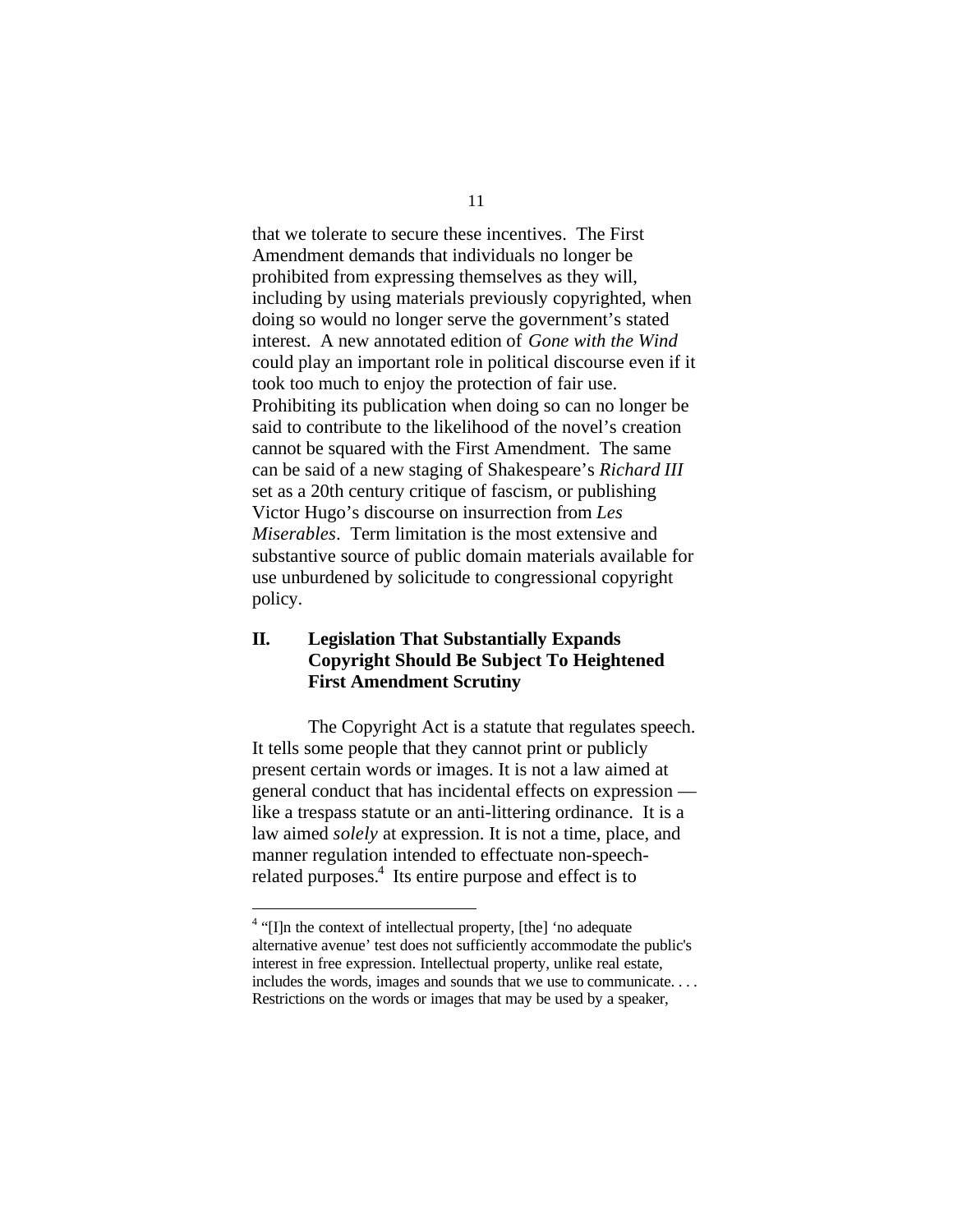regulate the production of information, culture, and knowledge—all aspects of society central to the ambit of the First Amendment. Its operation is by selective prohibition of printing, publishing, or public expressive performance or display. To paraphrase this Court in *Bartnicki v. Vopper*, 532 U.S. 514, 121 S. Ct. 1753 (2001), if the regulation of printing, publishing, or public performance of materials one deems interesting, evocative, or insightful is not regulation of pure speech, it is hard to imagine what would be. See *id.*, 121 S.Ct. at 1761. Such regulation requires at least intermediate scrutiny. *Id.*

Copyright has traditionally been justified in relation to the First Amendment as providing "the engine of free expression," *Harper & Row*, 471 U.S. at 558, just as the cable must-carry rules were justified as facilitating the availability of information "from diverse and antagonistic sources." *Turner Broadcasting System, Inc. v. FCC*, 520 U.S. 180, 192 (1997) ("*Turner II*"). But just as in the *Turner* litigation the Court found it necessary to review Congress's law to see that it indeed facilitated diverse discourse, so too must courts review copyright legislation to assure that it is the engine of free expression and not the vehicle of censorship. This does not mean that every copyright suit would now include a First Amendment component. But it does mean that Congress cannot substantially shift the boundaries of copyright without being subject to heightened scrutiny. At the very least, a law prohibiting a substantial number of speech acts previously permitted under copyright law must pass the kind of scrutiny this Court applied to other laws that directly regulated speech in the name of improving the flow of information in society—like the must-carry rules.

therefore, are quite different than restrictions on the time, place, or manner of speech." *Cardtoons, L.C. v. Major League Baseball Players Ass'n.,* 95 F.3d 959, 971 (10th Cir. 1996) (citations omitted).

<u>.</u>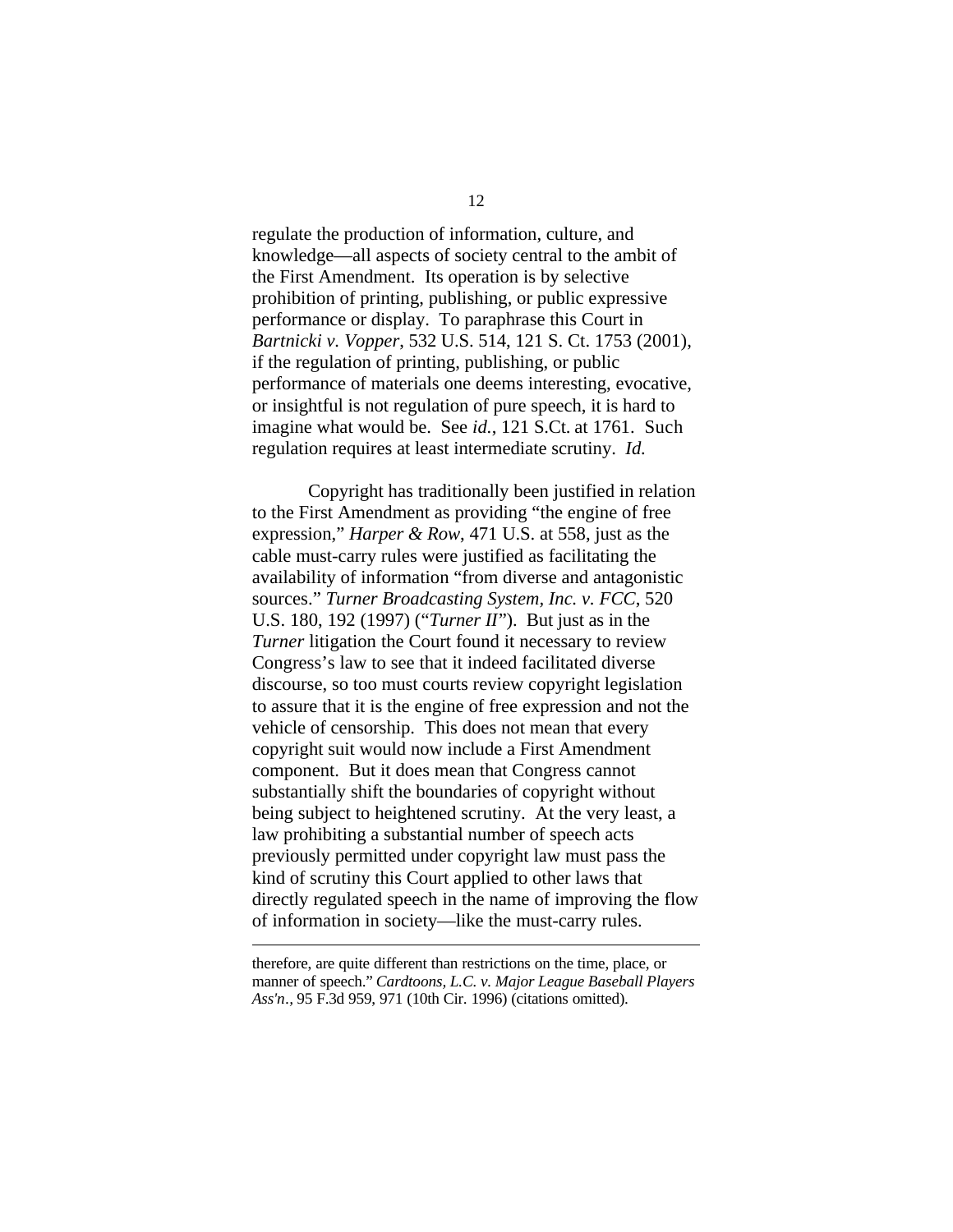Congress must, at the very least, show that the statute serves an important government interest in a manner no more restrictive than necessary. *Turner I,* 512 U.S. at 662.

Indeed, in the context of copyright, heightened scrutiny is even more important than where it has been applied most vigorously—in the area of media regulation.<sup>5</sup> Vigorous application of the First Amendment is particularly important where there is a substantial fear that Government will protect its own interests or those of some special, over-represented interest. Where media regulation is concerned, usually both the parties burdened and the parties benefited are well represented in the political process. The cable carriers who suffered the burden of the must-carry rules at issue in the *Turner* litigation, for example, participated in the political process that preceded enactment of the challenged statute and rules no less than did the broadcasters who benefited from them. In the context of copyright, however, the benefits and burdens of regulation are distributed in very different patterns. The *benefits* are always clearly articulated by present owners of copyrights. The *burdens* are usually carried by diffuse members of the public, including those not yet born or too young to articulate their interest in a copyright law—such as one of shorter duration—more solicitous of their freedom of expression. The CTEA is a quintessential instance of a rent-seeking statute likely to result from such an imbalance of representation, a fact that could not be more clearly evidenced than by its retroactive application, which provides a tremendous windfall precisely to those parties that lobbied Congress for its passage. Without heightened scrutiny, Congress will of necessity overreach in copyright legislation and understate the burdens it

 $\overline{a}$ 

<sup>5</sup> *See, e.g., Turner II*; *Time Warner Entertainment Co. v. FCC*, 240 F.3d 1126 (D.C. Cir. 2001).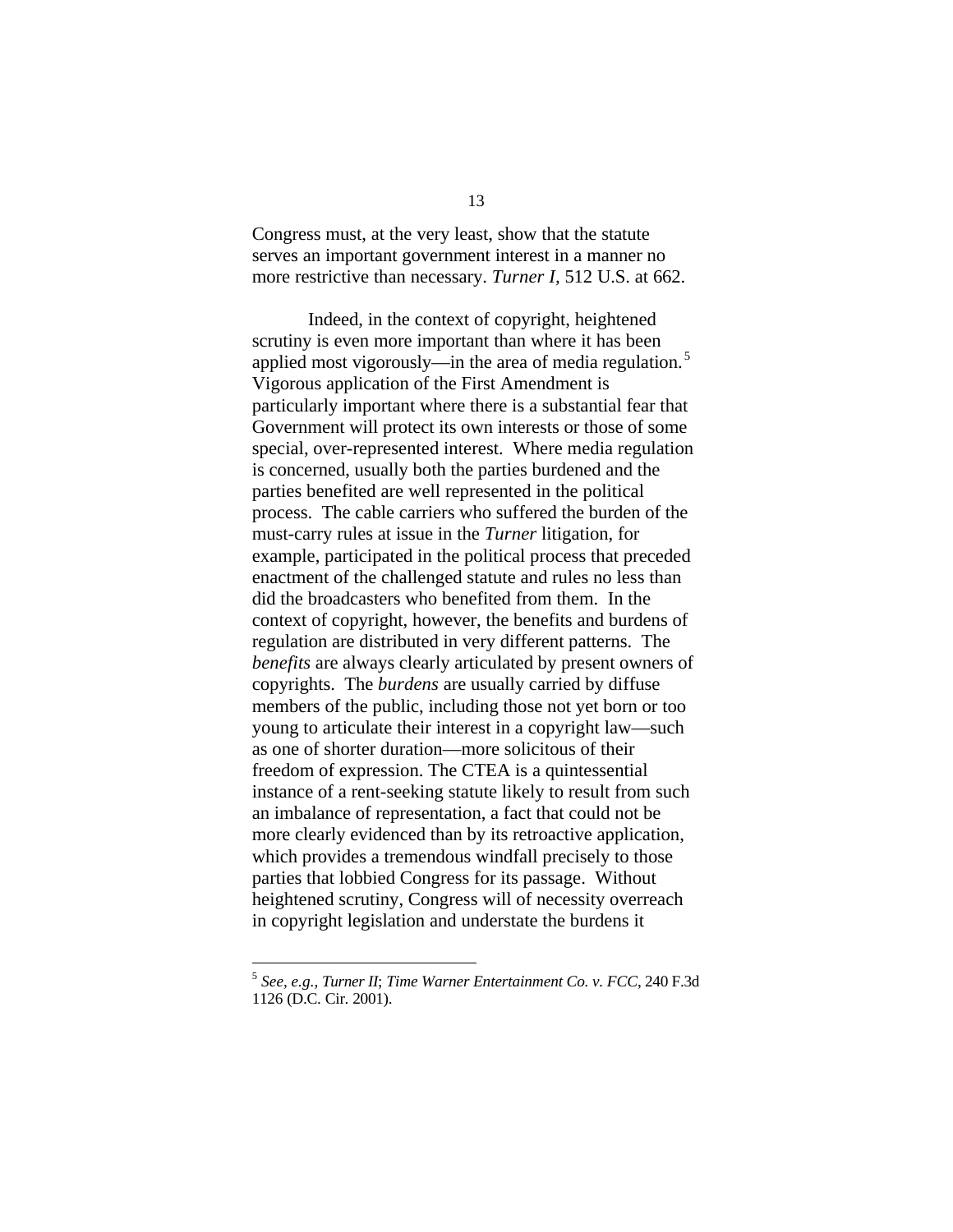imposes on expressive freedoms. It is the role of the judiciary, removed from the humdrum of political lobbying and presented with concrete instances of the burdens the new law imposes on expression, to provide that backstop against congressional overreaching.

## **III. The Categorical Exclusion Is Germane To The Holding Below, And Conflicts With A Recent Decision By The Court Of Appeals For The Second Circuit**

The refusal to submit the CTEA to any form of First Amendment review is germane to the decision of the Court of Appeals for the D.C. Circuit, and is in conflict with a recent decision of the Court of Appeals for the Second Circuit in *Universal City Studios v. Corely*, 2001 U.S. App. LEXIS 25330 (2d Cir. Nov. 28, 2001). The Act itself extends the term of copyright from life of the author plus fifty years, to life of the author plus seventy years, or where the copyright is initially vested in a corporation, from seventy five to ninety five years. *See* Pub. L. No. 105-298, § 102(b), 112 Stat. 2827 (1998). It does so not only prospectively, but retrospectively as well. *See Id.* § 102 (b) & (d). Had the Court of Appeals subjected this statute, in particular its retrospective application, to First Amendment review, it is highly unlikely that the Act would have been upheld in its entirety, and certainly it would not have been upheld upon such cursory review.

The justification for the Act is substantially weaker by comparison to other statutes that have been held unconstitutional, or that, though upheld, presented hard cases.<sup>6</sup> The Act is passed pursuant to Article I, section 8,

<u>.</u>

<sup>&</sup>lt;sup>6</sup> This Court, for example, subjected the must-carry rules to substantially more searching scrutiny than the court below applied to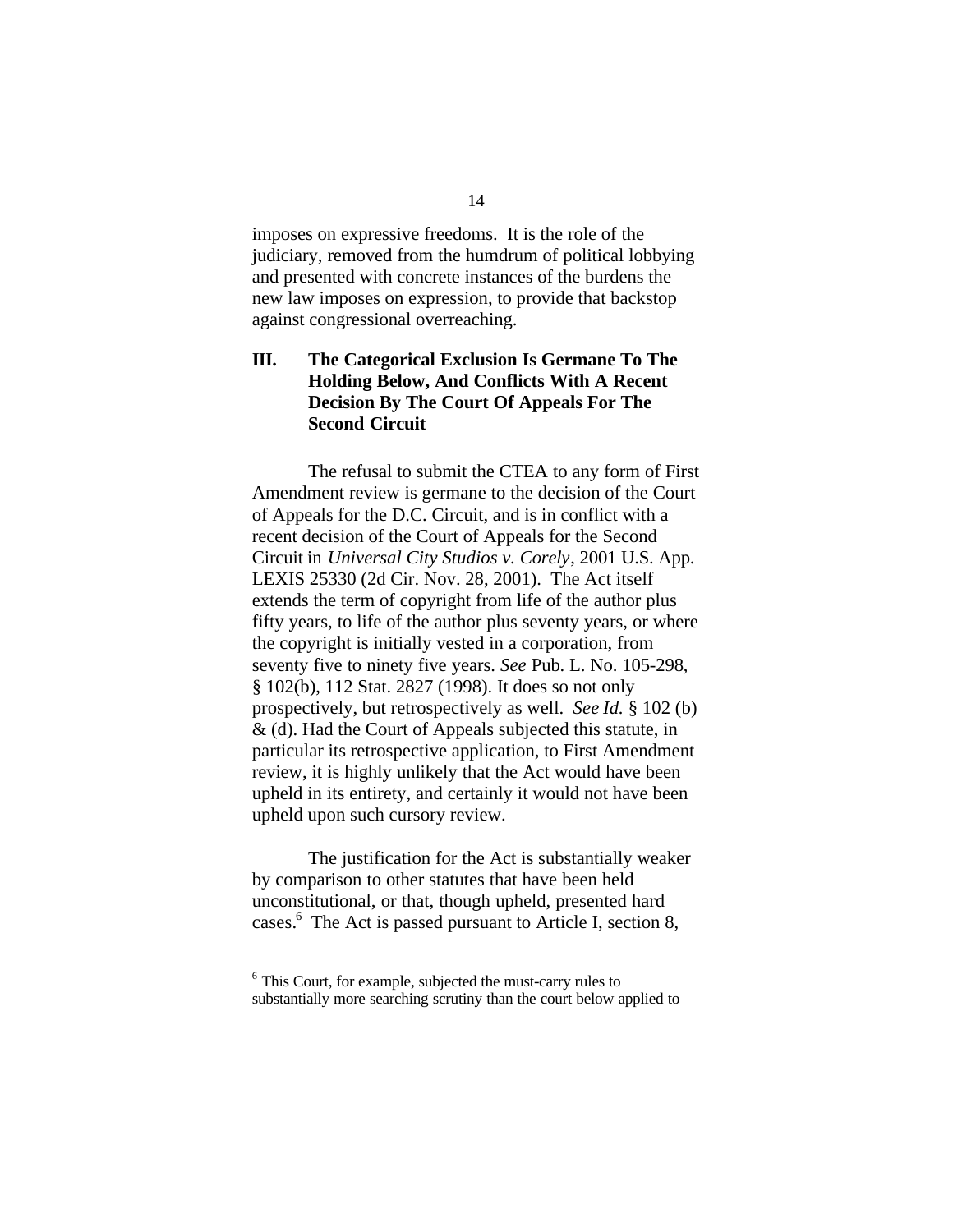clause 8 of the Constitution. Its constitutionally mandated goal is therefore to "supply the economic incentive to create and disseminate ideas." *Harper & Row*, 471 U.S. 558. It is not at all clear that the *prospective* extension of the Act is justifiable as a means to support that end, because the discounted present value of any revenue stream to be captured eight decades or more hence is virtually insignificant. *See* Stephen Breyer, *The Uneasy Case for Copyright: A Study of Copyright in Books, Photocopies, and Computer Programs*, 84 HARV. L. REV. 281, 323-29 (1970); William M. Landes & Richard A. Posner, *An Economic Analysis of Copyright Law*, 17 J. L. STUD. 325, 361-2 (1988). All one need do to understand this is to evoke the image of a movie producer raising funds for a film by promising investors a return seventy-five or ninetyfive years hence.

The *retrospective* application of this dubious extension is practically laughable as a means to supply economic incentives to authors and other creators. It is impossible to create incentives by retroactive extension of the term of protection for works already created. By definition—the works already exist—the incentive subsisting prior to the extension was sufficient to bring them into being. *See* Landes & Posner, at 362; Melville B. Nimmer, *Does Copyright Abridge the First Amendment*

<u>.</u>

the CTEA, even though the *prima facie* (and, as it turns out, ultimate) economic justification for the must carry rules was substantially more sound than the economic rationale of the retroactive extension of copyright. Another panel of the Court of Appeals for the D.C. Circuit, for example, recently struck down the vertical and horizontal ownership rules imposed by the Federal Communications Commission on cable operators. Those rules—though held insufficiently justified were based on a substantially more plausible economic rationale than any justification that could be offered in support of the CTEA. *See Time Warner Entertainment Co. v. FCC*, 240 F.3d 1126 (D.C. Cir. 2001).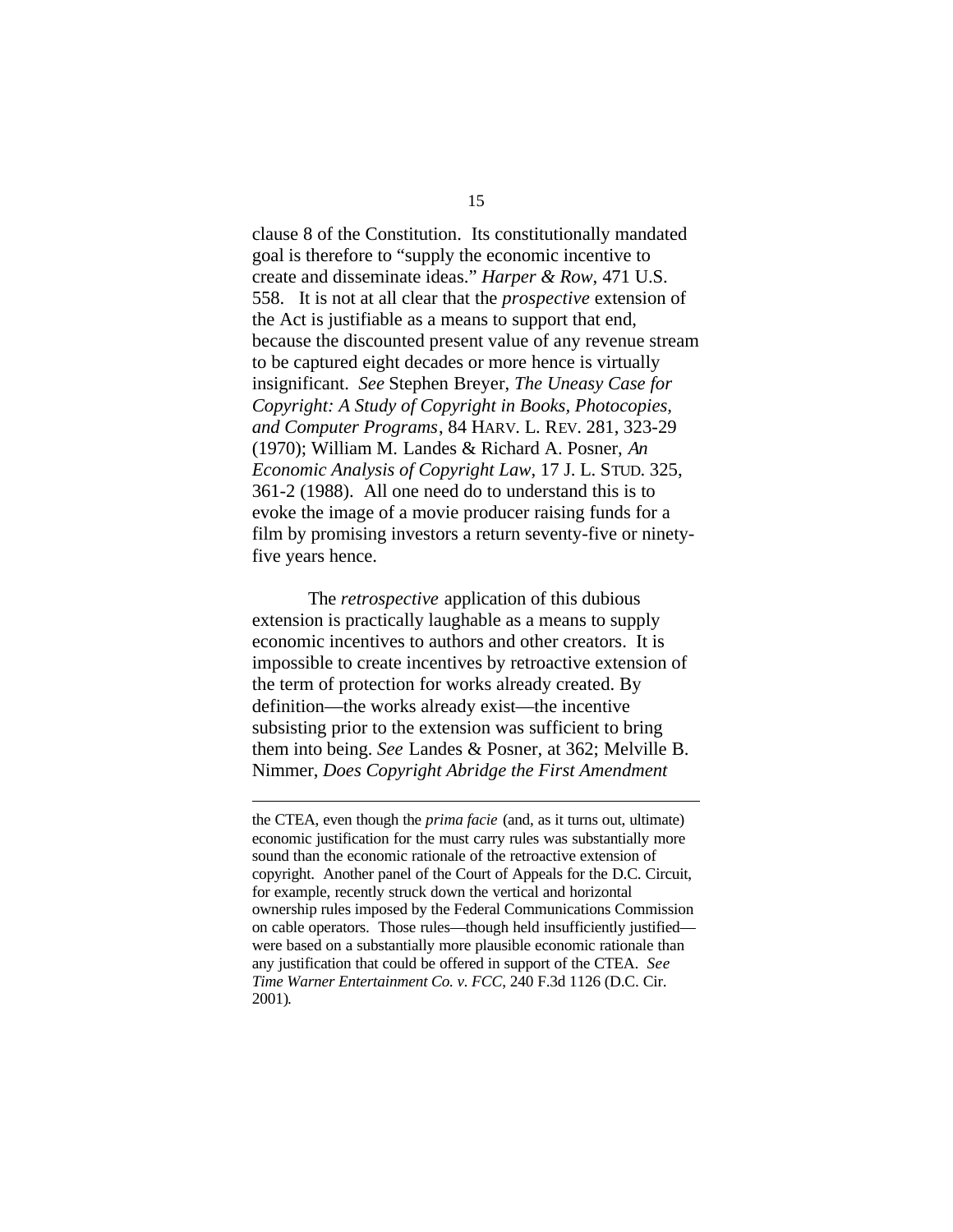### *Guarantees of Free Speech and Press?*, 17 UCLA L. REV. 1180, 1194-95 (1970).

Perhaps there are other good reasons to support this retroactive extension, such as "harmonization" with other countries, or preservation of old works, or some nonlaughable argument that the retroactive extension does in some fashion support creativity. It is unnecessary for this Court to prejudge the weight and sufficiency of such hypothetical reasons, because the court below never properly considered them. It is not, in any event, this Court's practice "to create hypothetical nonobvious explanations in order to justify laws that impose significant restrictions upon speech." *Denver Area Educ. Telecomms. Consort. v. FCC*, 518 U.S. 727, 760 (1996). Instead, all the Court need do is remand the case for consideration in light of the appropriate First Amendment standard.

Stating the correct standard is particularly important in order to resolve a conflict among the circuits. In *Corely*, the Court of Appeals for the Second Circuit recently reviewed Section 1201(a)(2) of the Copyright Act, 17 U.S.C. § 1201(a)(2) against a first amendment challenge. While the Second Circuit upheld that section of the Copyright Act, it did so only after clearly and explicitly subjecting that provision to heightened first amendment scrutiny following the *Turner* standard. 2001 U.S. App. LEXIS 25330, at \*62-63.